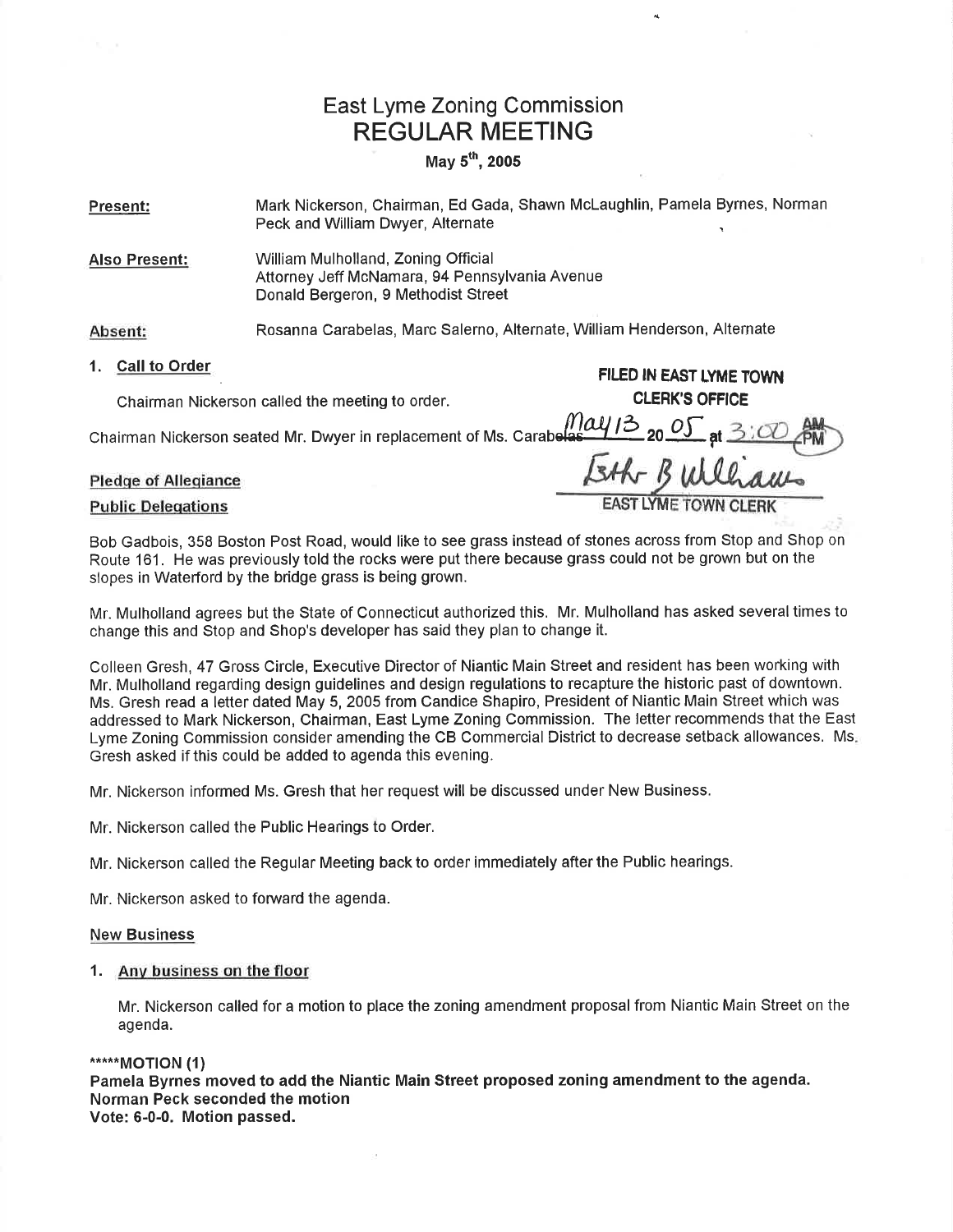Mr. Nickerson is in favor to bring their proposal to public hearing. The Commission approved to schedule <sup>a</sup> public hearing forthe Niantic Main Street proposal.

Mr. Nickerson fonrvarded the agenda to Donald Bergeron's application.

### 5. Application of Donald Bergeron for a Special Permit to construct a mixed use building and a Coastal Site Plan Review at property known as 9 Methodist Street. East Lyme Assessor's Map 12.1. Lot 100.

\*\*\*\*MOTION (2)

Pamela Byrnes moved to approve the Coastal Site Plan Review submitted by Donald Bergeron for <sup>a</sup> Special Permit to construct a mixed use building at property known as 9 Methodist Street, East Lyme Assessor's Map 12.1, Lot 100. Norman Peck seconded the motion. Vote: 6-0-0. Motion passed.

Reason: CAM application is consistent with all applicable policies and goals of the CAM Act and all reasonable measures have been taken to prevent any adverse impacts to coastal resources.

### \*\*\*MOTION (3)

Norman Peck moved to approve the Appllcation of Donald Bergeron for a Special Permit to construct <sup>a</sup> mixed-use building at property known as 9 Methodist Street, East Lyme Assessor's Map 12.1, Lot 100, with the waiver of sidewalk requirements. Pamela Byrnes seconded.

Vote 6-0-0. Motion passed.

Reason: Applicant conformed to all applicable Zoning Regulations.

Mr. Nickerson asked to forward the agenda to the Zoning Commission to increase open space.

4. The East Lyme Zoning Commission proposes to amend the Zoning Requlations to increase open space in the Special Use (SU) and Special Use Elderly (SU-E) Districts to thirty percent (30%) and to reduce the densitv in the Special Use Elderlv (SU-E) district from five (5) per acre to four (4) per acre.

There was a discussion on the percentage. Mr. Mullholland said the wording can be fine-tuned and moved to the next meeting.

Mr. Peck said a change cannot be done without re-advertising it.

Mr. Mullholland said it will be 40 days if it goes back to public hearing.

Mr. Mulholland quoted the definition of open space as unoccupied by accessory building, service drives, and it is dedicated to natural or passive recreational space. The way it is written now it cannot include any welands.

Mr. Dwyer recommends25%. Mr, Nickerson agreed.

Mr. Peck asked what is requireo in other areas of the town. Mr. Mullholland said other areas is 50%.

Mrs. Byrnes suggested incorporating the conservation easement recommendation bythe planning Commission.

Mr. Nickerson suggested putting 75% of open space be contiguous. Mr. Peck liked the idea of suggesting open space on both sides.

Mr. Peck suggested rewording open space to be contiguous.